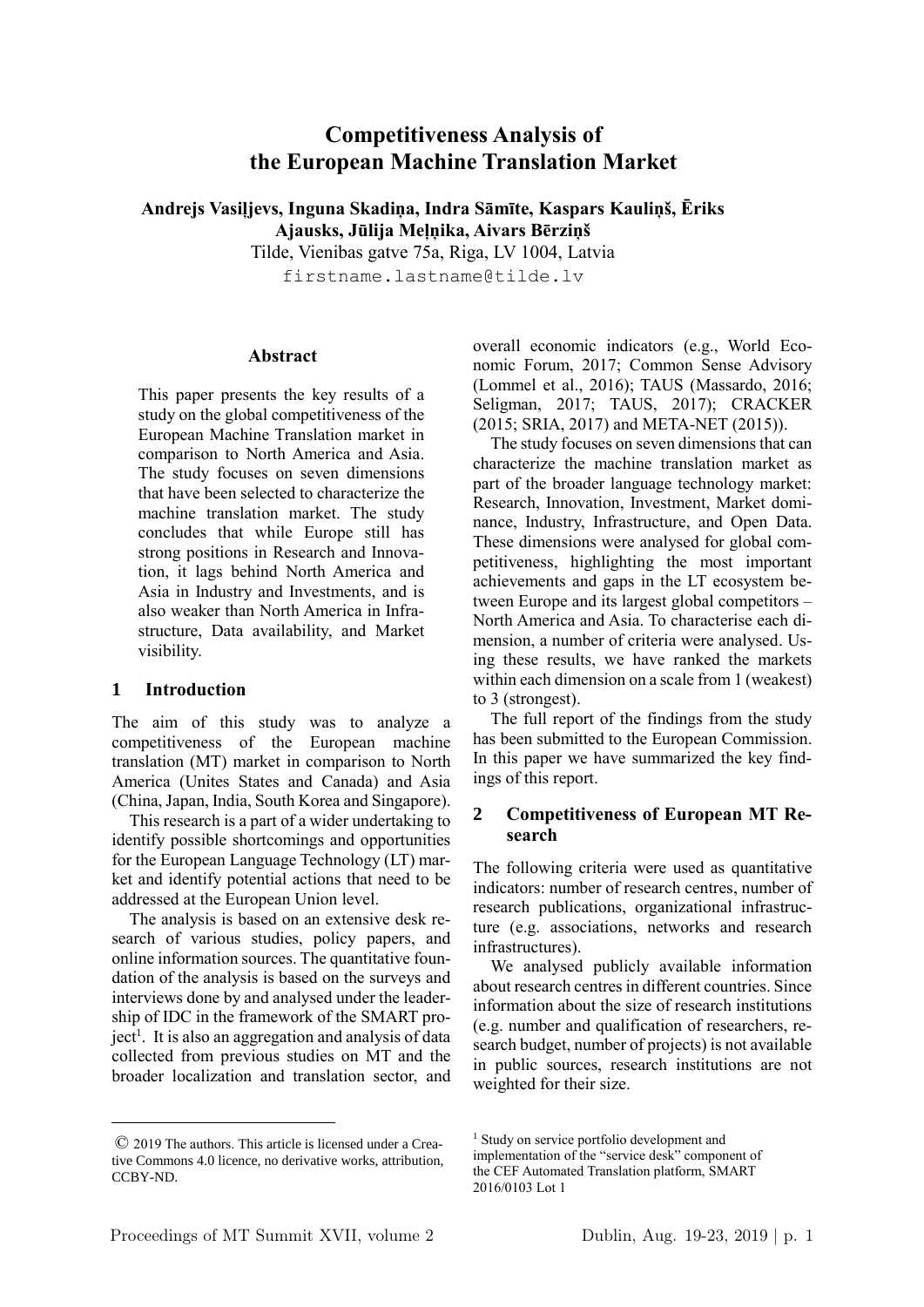#### **2.1 Research Centres**

The recent Wikipedia article "List of research laboratories for machine translation" lists 113 institutions, from which 91 are in scope of our study. This list includes academic, governmental, and corporate sites. This list confirms a strong research capacity in Europe, as it has 47 academic research centers compared to only 18 in America and 9 in Asia (see Table 1).

|                | <b>ACADEMIC</b> | <b>GOVERN</b> | <b>CORPO-</b> | TOTAL |
|----------------|-----------------|---------------|---------------|-------|
|                |                 | <b>MENTAL</b> | <b>RATE</b>   |       |
| <b>EUROPE</b>  | 47              |               | 6             | 54    |
| <b>ASIA</b>    | q               |               |               | 14    |
| <b>AMERICA</b> | 18              |               | 4             | 23    |
| <b>TOTAL</b>   | 74              | 6             | 11            | 91    |

**Table 1.** Number of research laboratories for machine translation in different regions

The higher number of European research centres compared to the number of North American research centres is also reflected in the membership of the European Association of Machine Translation  $(EAMT)^2$  that lists 43 R&D groups and 16 corporate members. The American Association of Machine Translation (AMTA) lists 15 academic research organizations and 6 industrial research labs<sup>3</sup>. The Asia-Pacific Association for MT has 32 corporate members and over 66 individual members<sup>4</sup>.

#### **2.2 Publications**

In this study, we researched publications in the Scopus database<sup>5</sup>. The research publications include both academic and industry researchers. However, it could be that industry research is underrepresented, since not all industry research results are made public. Although research papers in the fields of our study are collected by several online repositories - SCOPUS, Web of Science (WoS), DBPL, Google Scholar, arXiv, CiteSeer – only Scopus and WoS provide the information and analytical tools that were needed for this study. Both Scopus and WoS are well established academic citation indexes that are widely used to assess the outcome and impact of scientific work. However, Scopus has better coverage for our study.

To calculate the regional distribution of publications, the methodology used by Scopus to count the distribution of publications between countries

1

was applied, i.e., if authors of the same publication represent different regions, then this publication is counted for each region that the authors represent

We analysed the publications in the Scopus database retrieved by querying for "machine translation" in title, abstract, and keywords. Figure 1 shows the number of publications for the time period from 2000-2017 (7008 in total) clearly demonstrating the increase of interest in this topic in the first decade of this century and the relatively stable number of publications in this decade.



**Figure 1** Number of publications for "machine translation" (2000-2017)

When querying for "machine translation" for the years 2010-2018, we found 4931 publications, 4723 of these publications are from the countries/regions addressed in this study (on July 10, 2018). Publications on CAT tools were not included and analysed in this study, because the number of publications on CAT tools alone<sup>6</sup> in the Scopus DB for 2010-2018 is very small (only 149 additional publications or about 3% were found).



**Figure 2.** Number of MT related publications in Scopus database: top 15 countries (2010-June 2018)

Figure 2 shows the 15 countries that have the highest number of publications for the years 2010- 2018. We can see that the leader is China (854 publications), followed by the United States (814 publications), and Japan (403 publications). The list of the top 15 countries includes such European countries as Spain (293 publications), Germany (266 publications), UK (266 publications), Ireland

<sup>2</sup> http://www.eamt.org/, retrieved on 12.07.2018

<sup>&</sup>lt;sup>3</sup> https://amtaweb.org/resources, retrieved on 12.07.2018

<sup>4</sup> http://www.aamt.info/english/about/01.php, retrieved on 12.07.2018

<sup>5</sup> The Scopus database can be found in https://www.scopus.com/

<sup>6</sup> Publications that do not mention "machine translation" in title, abstract, or keywords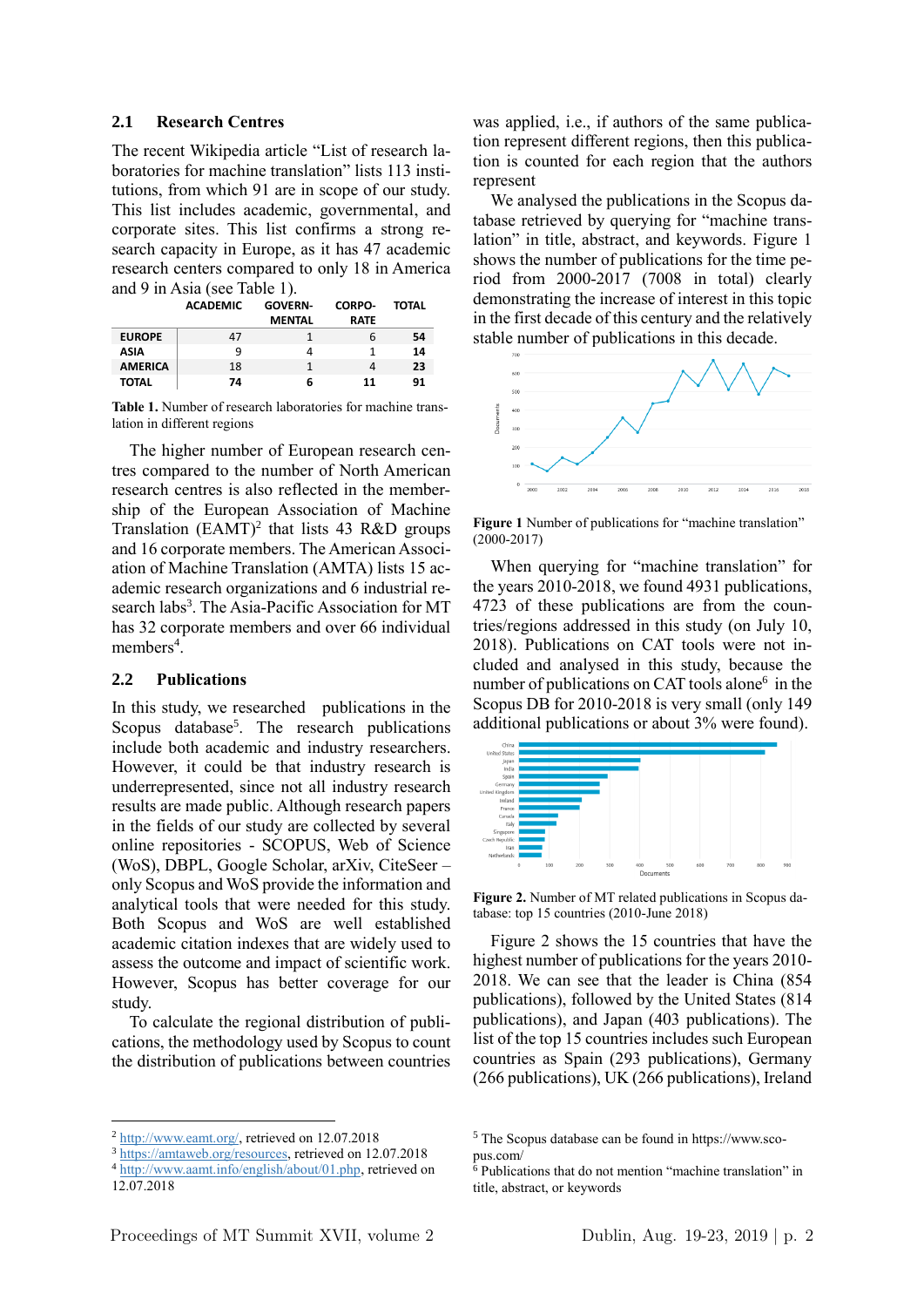(208 publications), France (200 publications), Italy (124 publications), Czech Republic (85 publications), and the Netherlands (75 publications).

When the number of publications is compared between North America, Asia and Europe, the leader is Asia with 1932 publications, followed by Europe with 1752 publications and North America with 975 publications (Figure 3).



**Figure 3**. Distribution of publications between regions (2010-2018)

When top 20 authors are compared, half (10) of the most prolific authors are currently working in Europe, 9 in Asia and only one in America (Table 2).

| <b>AUTHOR NAME</b>  | <b>NUMBER</b><br>OF PUB. | <b>COUNTRY</b> | <b>REGION</b> |
|---------------------|--------------------------|----------------|---------------|
| 1. Way, A.          | 75                       | Ireland        | Europe        |
| 2.Sumita, E.        | 67                       | Japan          | Asia          |
| 3.Liu, Q.           | 55                       | Ireland        | Europe        |
| 4. Casacuberta, F.  | 45                       | Spain          | Europe        |
| 5. Specia, L.       | 44                       | UK.            | Europe        |
| 6.Zhao, T.          | 40                       | China          | Asia          |
| 7. Utiyama, M.      | 35                       | Japan          | Asia          |
| 8.Xiong, D.         | 35                       | China          | Asia          |
| 9.Zhang, M.         | 34                       | China          | Asia          |
| 10.Zhou, M.         | 34                       | US             | America       |
| 11. Ney, H.         | 31                       | Germany        | Europe        |
| 12. Yvon, F.        | 31                       | France         | Europe        |
| 13. Neubig, G.      | 29                       | Japan          | Asia          |
| 14.Zong, C.         | 29                       | China          | Asia          |
| 15.Liu, Y.          | 28                       | China          | Asia          |
| 16.Turchi, M.       | 28                       | Italy          | Europe        |
| 17. Van Genabith, J | 28                       | Germany        | Europe        |
| 18. Costa-Jussà,    | 27                       | Spain          | Europe        |
| M.R                 |                          |                |               |
| 19. Finch, A.       | 26                       | Japan          | Asia          |
| 20. Toral, A.       | 26                       | Netherlands    | Europe        |

**Table 2.** Authors publishing on MT (2010 - June 2018) with more than 25 publications (top 20) according to Scopus: distribution between countries and regions

When results are compared by organizations, there are 8 institutions from Europe, 4 from Asia, and 3 from America among the published top 15 (see Figure 4).

<u>.</u>



**Figure 4.** Top 15 organizations that published papers on machine translation (2010-June 2018) in Scopus

When only industry and privately financed organisations are compared, global companies – *Microsoft (132), IBM (76)* and *Google (43)* with headquarters in US*,* together with DFKI (54) and FBK (54) form the top 5 (see Figure 5).



**Figure 5.** Industry and privately financed organisations that published on MT (2010-June 2018) in Scopus

We also analysed conference proceedings from ACL, COLING, EACL, NAACL and NIPS<sup>7</sup> - five important computational linguistics conferences by querying for "machine translation". We found more recent (2015-2017) papers from United States (68) and China (42), but fewer from Germany (34), United Kingdom (27), Ireland (21) and other European countries. While US authors have more publications as authors from each single EU or Asian country, European countries are still leaders, when the regional distribution of publications are compared.

#### **3 Innovation**

As proxies for innovation by region, we analysed the market of origin of the most popular tools,

(2010, 2012, 2013, 2015, 2016), NIPS (2010-2017) proceedings were indexed in Scopus by the time of this study.

<sup>7</sup> ACL (2010-2017), COLING (2010, 2012, 2013, 2014, 2016), EACL (2010, 2012, 2013, 2014, 2017), NAACL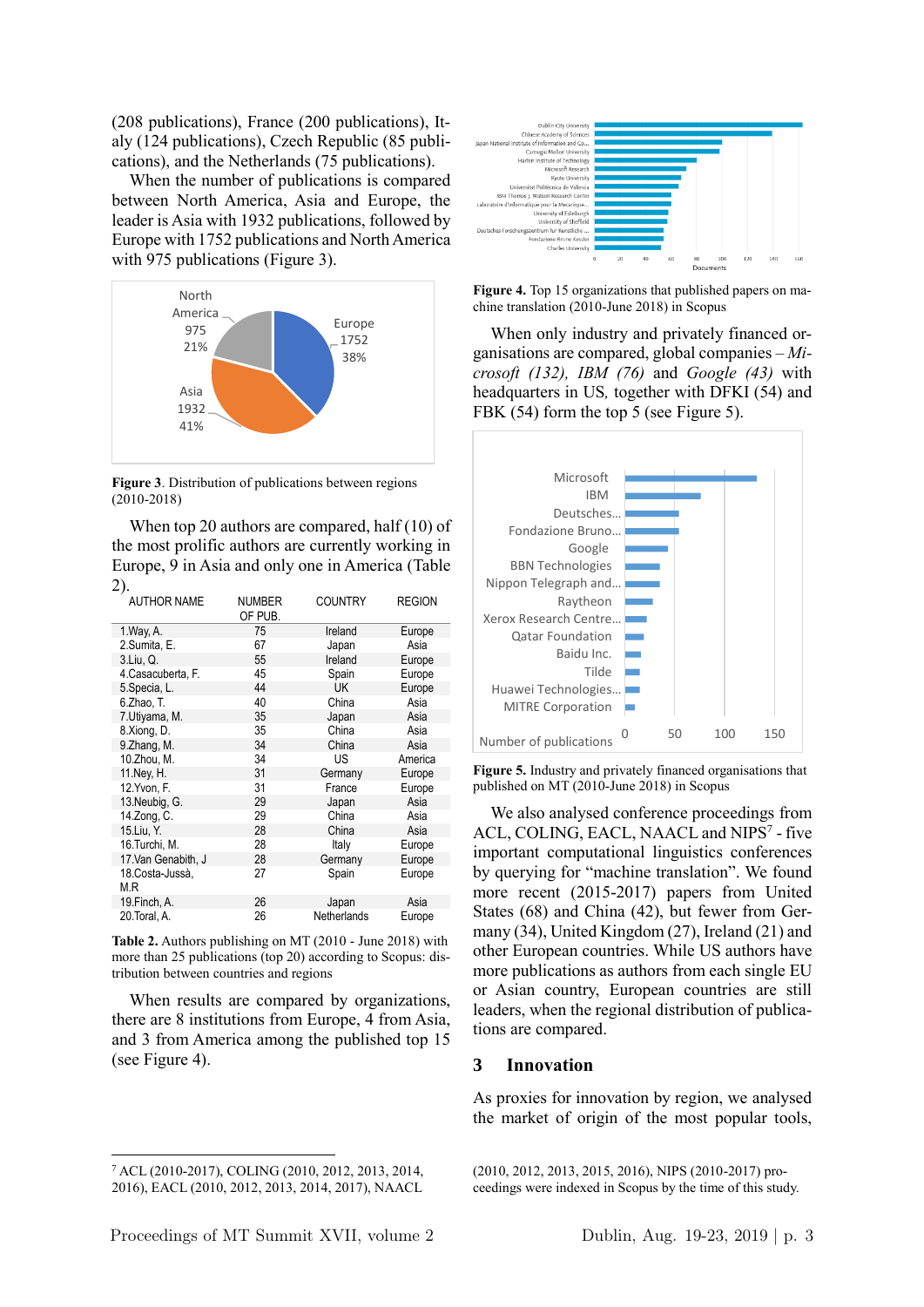emergence of start-ups in the respective industry across regions, and known implementation of the latest technique in each respective area.

## **3.1 Market of origin of the translation automation tools**

Parallel to MT technologies, we have witnessed dynamic innovation in computer assisted translation (CAT) tools that play a major role in automating professional translation. Despite a huge improvement in the quality of machine translation thanks to the advances in neural MT (e.g. Bojar et al., 2018), recent research has shown that MT systems are still not able to produce translations of sufficient quality at the sentence level and even more so on document level. Often machine translation output still requires postediting by a human to correct errors and improve the quality of the translation (Läubli et al., 2018; Hassan et al., 2018; Toral et. al., 2018).

CAT incorporates this manual editing stage into translation software, making translation an interactive process between human and computer. 11 out of the 24 recognized CAT tools that are used by the majority of translation companies have been developed in Europe.

## **3.2 Translation technology start-ups**

Another indicator of innovation is the emergence of start-up companies that introduce new technologies, innovative ways of addressing business needs, and novel business models. For this analysis we collected a list of translation technology start-ups from AngelList<sup>8</sup> – a U.S. website for startups and angel investors – and assigned their regional attribution based on the location of their headquarters. Europe is the leader in the number of emerging start-ups (54) closely followed by North America (51), leaving Asia in a distant third position (28).

## **3.3 Adoption of Neural MT**

In recent years, Neural MT (NMT) has become a global trend in MT development that has created opportunities for new services. Global adoption of NMT is led by Google (Wu et al., 2016) and Facebook but European companies and public sector have been quick to follow. In a few months from the first release of the Chinese-English NMT by Google there were numerous NMT systems launched by European companies Tilde (Pinnis et

1

al, 2017), KantanMT, SDL, and DeepL. The European Commission also is on the fast track to adopt NMT by replacing the MT@EU statistical MT systems with the NMT systems on the eTranslation platform<sup>9</sup>.

## **4 Investments**

Based on data from translation industry research by Common Sense Advisory (2017) and the Slator 2018 Language Service Provider Index (2018), Table 3 lists the top 20 global translation companies by turnover. Nearly all the top 20 are investing in MT by either developing their own or buying existing MT service providers. Many have the latest NMT technologies illustrating how very important cutting-edge technologies are in the language services sector. **COMPANY COUNT ACTIVITIES & ACQUISITIONS TURNO**

| UMIFAN I                                      | <b>UUUNI</b><br>RY | AU IIVIIIEJ & AUUUIJIIIUNJ                                           | טאוזט<br>VER <sup>10</sup>           |
|-----------------------------------------------|--------------------|----------------------------------------------------------------------|--------------------------------------|
|                                               |                    |                                                                      |                                      |
| Lionbridge                                    | US                 | <b>Bought CLS Communication</b><br>(2014)<br>Bought by H.I.G. (2016) | \$590m                               |
|                                               |                    | In-house NMT                                                         |                                      |
| TransPerfect                                  | US                 | Investments in in-house MT                                           | \$615m                               |
| <b>HPE ACG</b>                                | FR                 | In-house to HP                                                       | No info                              |
| LanguageLin<br>e Solutions                    | US                 | Sold to Teleperforma (FR) for<br>\$1.5 b (2016)                      | \$451m                               |
| <b>SDL</b>                                    | GB                 | Aquired Language Weaver for<br>\$42.5 (2010)<br>In-house NMT         | \$388.5m<br>\$56 m<br>LT<br>turnover |
| <b>RWS Group</b>                              | GB                 | Uses SDL MT                                                          | \$221.5m                             |
| Welocalize                                    | US                 | Uses 3rd party MT (Microsoft,<br>Iconic MT etc.)                     | \$200 m                              |
| <b>STAR Group</b>                             | <b>CH</b>          | In-house MT                                                          | \$166.2m                             |
| Amplexor                                      | LU                 | Aquired Sajan for \$28.5 (2017)                                      | \$175.6m                             |
| Moravia                                       | CZ                 | In-house MT<br>Acquired by RWS (2015)                                | \$100m                               |
| Hogarth<br>Worldwide                          | GB                 | No info                                                              | \$177m                               |
| CyraCom<br>International,<br>Inc.             | US                 | Interpreting, looking for early<br>stage investment                  | \$161m                               |
| RR.<br>Donnelley<br>Language<br>Solutions     | US                 | In spin-off mode                                                     | \$93m                                |
| Semantix                                      | SE                 | No info                                                              | \$107m                               |
| Honyaku<br>Center Inc.                        | JP                 | Acquired Media Research Inc<br>for \$4.8 (2017)                      | \$26m                                |
| Pactera<br>Technology<br>International<br>Ltd | CΝ                 | Sold for \$675m to HNA EcoTech<br>(2016)                             | \$85.2m                              |
| Ubiqus                                        | FR                 | Interpretation, no known MT                                          | \$82.6                               |
| Keywords<br><b>Studios</b>                    | GВ                 | Games, audio                                                         | \$180.1m                             |
| United<br>Language<br>Group (ULG)             | US                 | ULG purchased Lucy MT for an<br>undisclosed amount (2017)            | \$79m                                |
| Logos Group                                   | ΙT                 | No information on MT available                                       | No info                              |
|                                               |                    |                                                                      |                                      |

<sup>10</sup> https://slator.com/features/the-slator-2018-language-service-provider-index/

<sup>8</sup> https://angel.co/

<sup>9</sup>https://ec.europa.eu/cefdigital/wiki/display/CEFDIG-ITAL/eTranslation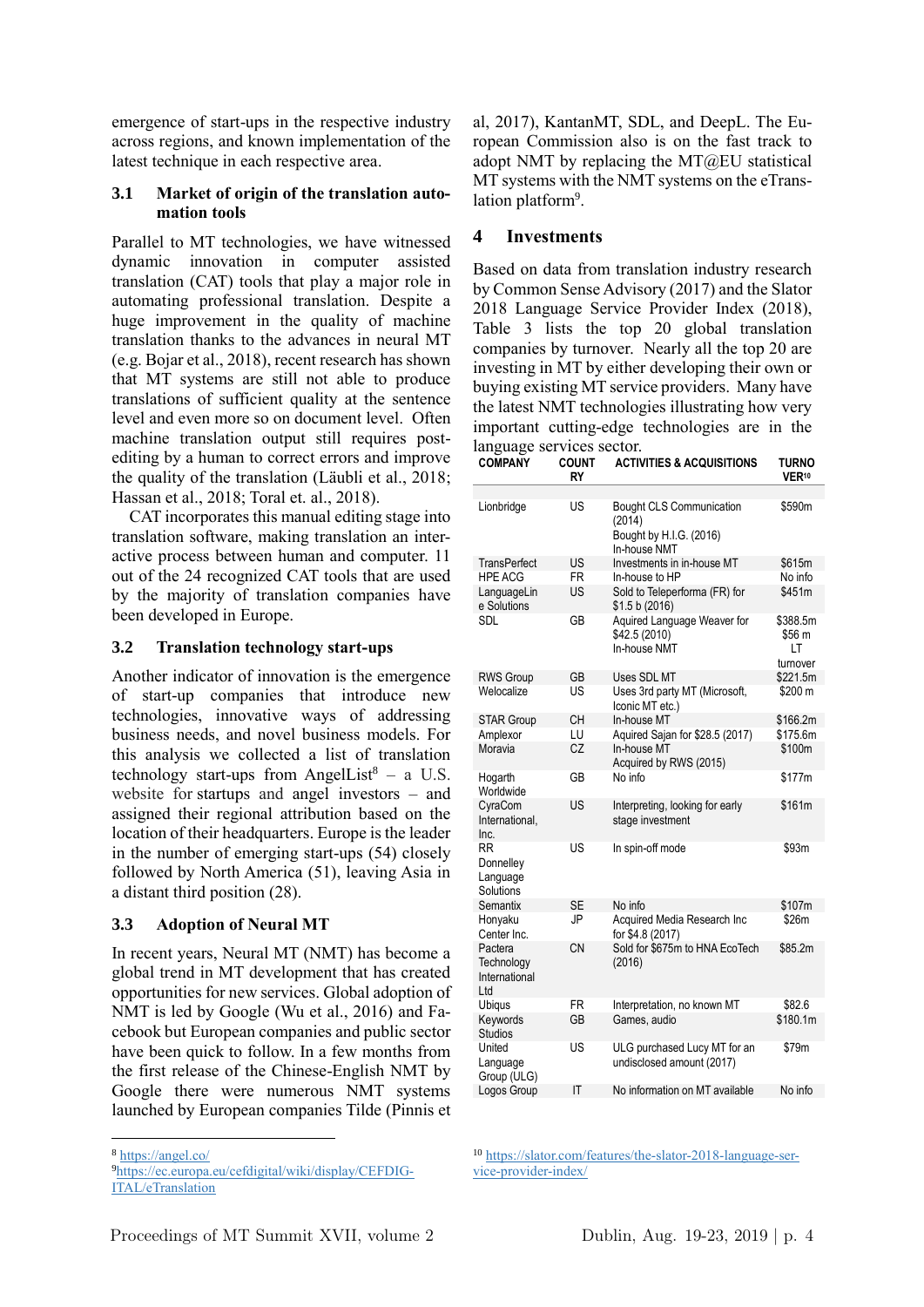| Capita       | GB | Acquired through merger | \$178m |
|--------------|----|-------------------------|--------|
| Translation  |    | SmartMate MT            |        |
| and          |    |                         |        |
| Interpreting |    |                         |        |

**Table 3**. Top 20 global translation companies: Activities and acquisitions

## **5 Market Dominance**

Market dominance is defined as a measure of the strength of a brand, product, service, or firm, relative to competitive offerings, including the extent a product, brand, or firm controls a product category in a given geographic area. We analysed the market dominance in all three regions by comparing total web traffic (e.g. number of times a unique IP address has opened the webpage of the said company) received by the dedicated web domains of the largest providers of MT services. Based on this analysis, North America clearly dominates the market in terms of attracting customers to their services. With their relatively few companies, but clearly dominating presence and market penetration, the Asian MT companies are snapping at the heels of the North American companies. There is a greater number of European companies, but their market presence is more fragmented resulting in a weaker market position.

As the largest MT companies (with their respective brands and services) are headquartered in the US, the MT landscape is dominated by North American providers. The North American MT industry clearly outperforms European and also Asian businesses in terms of their market power and dominance. North American MT providers also have strong market position in Asia and Europe. In Asian markets they face strong local competition from Baidu, Tencent, Sogou and others.

The global MT market has a very high degree of concentration – 20% of the market players<sup>11</sup> account for more than 80% of the revenue. A majority of companies earn on MT less than a million euros annually, indicating that MT market is underdeveloped overall and even more so in the markets outside North America.

According to TAUS estimations (TAUS, 2017), more than 40% of the global MT market is dominated by "a small set of very big "Internet" companies including Google, Amazon, Microsoft, Yandex, Facebook and Baidu, who offer free MT service either to all-comers or to their global customers (Amazon), and/or in certain cases a paying service to enterprises and other large-scale users".

1

As a result of the dominance by large players both in B2B and B2C markets, smaller MT developers and service providers including a majority of European based companies face challenges in gaining market visibility and increasing their brand awareness.

Free online MT as a service, e.g. Google Translate, freetranslation.com (powered by Microsoft), Reverso, has a major impact on the MT market. In terms of the perceived value  $-$  MT services have been commoditized, even devalued, with a concurrent strong impact on the perceived quality expectations by both individual consumers as well as businesses. "Large players such as Google, Microsoft and Apple have some positive effects, as they strongly contribute to create or increase market awareness. On the other hand, they are tough competitors as they offer mass market free software which is difficult to compete with, especially for SMEs."<sup>12</sup>

#### **6 Industry**

Industry in the context of this study is defined as the commercial machine translation product developers and service providers.

The criteria for measuring the Industry dimension is the market capitalization and estimates of market revenues of the companies that can be identified as being engaged in language services and specifically in MT development and implementation (Table 4).

| <b>COMPANY</b>               | COUN-<br><b>TRY</b> | <b>INDUSTRY</b>             | <b>MARKET</b><br><b>CAP 2018</b><br>(\$B) | IN-<br><b>HOUSE</b><br>MT |
|------------------------------|---------------------|-----------------------------|-------------------------------------------|---------------------------|
| Apple                        | US                  | Tech                        | 851                                       | MT                        |
| Alphabet                     | US                  | Tech                        | 719                                       | MT                        |
| Microsoft                    | US                  | Tech                        | 703                                       | MT                        |
| Amazon                       | US                  | Consumer<br>Services        | 701                                       | MT                        |
| Tencent                      | China               | Tech                        | 496                                       | MT                        |
| <b>Berkshire</b><br>Hathaway | US                  | <b>Financials</b>           | 492                                       |                           |
| Alibaba                      | China               | Consumer<br><b>Services</b> | 470                                       | MT                        |
| Facebook                     | US                  | Tech                        | 464                                       | MT                        |

**Table 4.** Top Global Companies by Market Capitalization and their activities in MT, as of March 31, 2018

<sup>12</sup> IDC 2018 for SMART 2016-0103 Lot 1

<sup>&</sup>lt;sup>11</sup> "mix of big Internet, pure-play MT and Large LSP/MLV companies such as Google, Systran, Microsoft, SDL" (TAUS, 2017)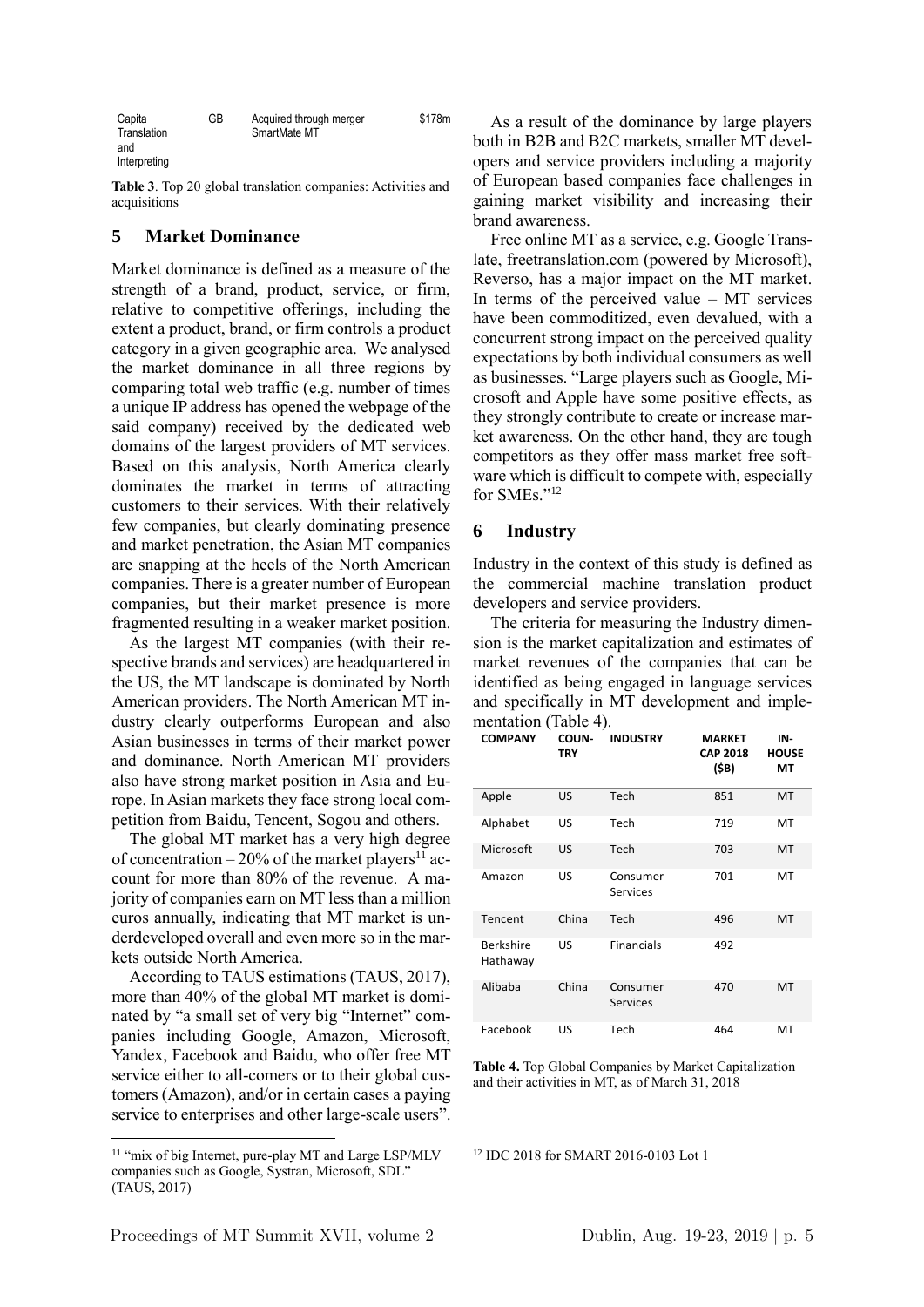Table 4 shows the impact of MT on the global economy, by highlighting that 7 of the largest 8 companies by market cap have a notable presence in this technology sector. In addition, comparing independent estimations, we can assume that the global MT market in 2017 was worth \$300m – \$350m with an annual growth rate close to 20%.

According to the IDC study<sup>13</sup>, the estimated European market for translation technologies is EUR 67m (\$78.3m). This would lead to an estimation of the share for European MT market in a range of 22%-26% or about a quarter of the global market.

## **7 Infrastructure**

Europe is lagging behind other global economic powers in providing computing power for computing intensive applications such as MT. Although Europe consumes 29% of global HPC resources it supplies less than 5% of them.

According to estimations by the European Commission, Europe needs to invest close to \$800bn in its digital infrastructure to catch up with the United States and China.<sup>14</sup> Although this estimate includes investments in fibber-optics networks, 5G networks and other ICT infrastructure, a substantial part of these investments is needed to meet European demand for high performance computing power.

## **8 Data for Machine Translation**

Availability of data is crucial as almost all contemporary machine translation systems are based on data-driven techniques.

As indicators for data availability, we analysed the availability of open data, access to proprietary data resources, and legal regulations of data usage. Europe outperforms North America and Asia in terms of developed and freely accessible language resources that play an essential role in the development of machine translation systems.

EU institutions have released massive volumes of freely available language resources that contain data for more than 24 EU languages and exceed 5 billion words. The European Open Data Portal<sup>15</sup> provides access to diverse language resources. It also contains a dedicated repository of public sector language resources for MT created and populated by the European Language Resource Coordination Action<sup>16</sup>, funded by the EU Connecting Europe Facility programme (Lösch et al., 2018).

1

In North America and Asia open data initiatives have been primarily concerned with structured data from registers and databases as well as machine generated data mostly in numerical format. Open data repositories in North America and Asia (e.g. US Government open data, Japan government open data portal) provide only few if any language resource.

In regard to proprietary data and user generated content, global online US and Asia companies have a strong advantage versus European players. Global dominance of companies like Facebook, Google, and Amazon in their primary business activities in the fields of social media, internet search and e-commerce allow them to harvest unmatchable amounts of data that they can use in other areas of their activities like MT.

This is also true for Chinese firms like Alibaba and Tencent, which have become similarly dominant in their home market (Giles, 2018).

European copyright regulation is much more restrictive for data usage comparing to the United States. Lack of the fair use principle makes huge volumes of copyright protected data unavailable for use by European researchers and machine translation developers (Hugenholtz, 2013; Von Lohmann, 2017). At the same time US businesses and research institutions reap an advantage by applying the fair use exception and using this data.

#### **9 Summary**

Figure 6 summarizes the global position of the European MT market using a simple 3 point score representational graph.



**Figure 6.** Comparative position of European machine translation market versus North America and Asia regions (1 – weakest, 3 - strongest).

<sup>15</sup> https://data.europa.eu/euodp/en/home/

<sup>13</sup> SMART 2016/0103 Lot 1

<sup>14</sup> https://www.reuters.com/article/us-europe-digitalizationoettinger-idUSKCN1174M9?il=0

<sup>16</sup> http://lr-coordination.eu